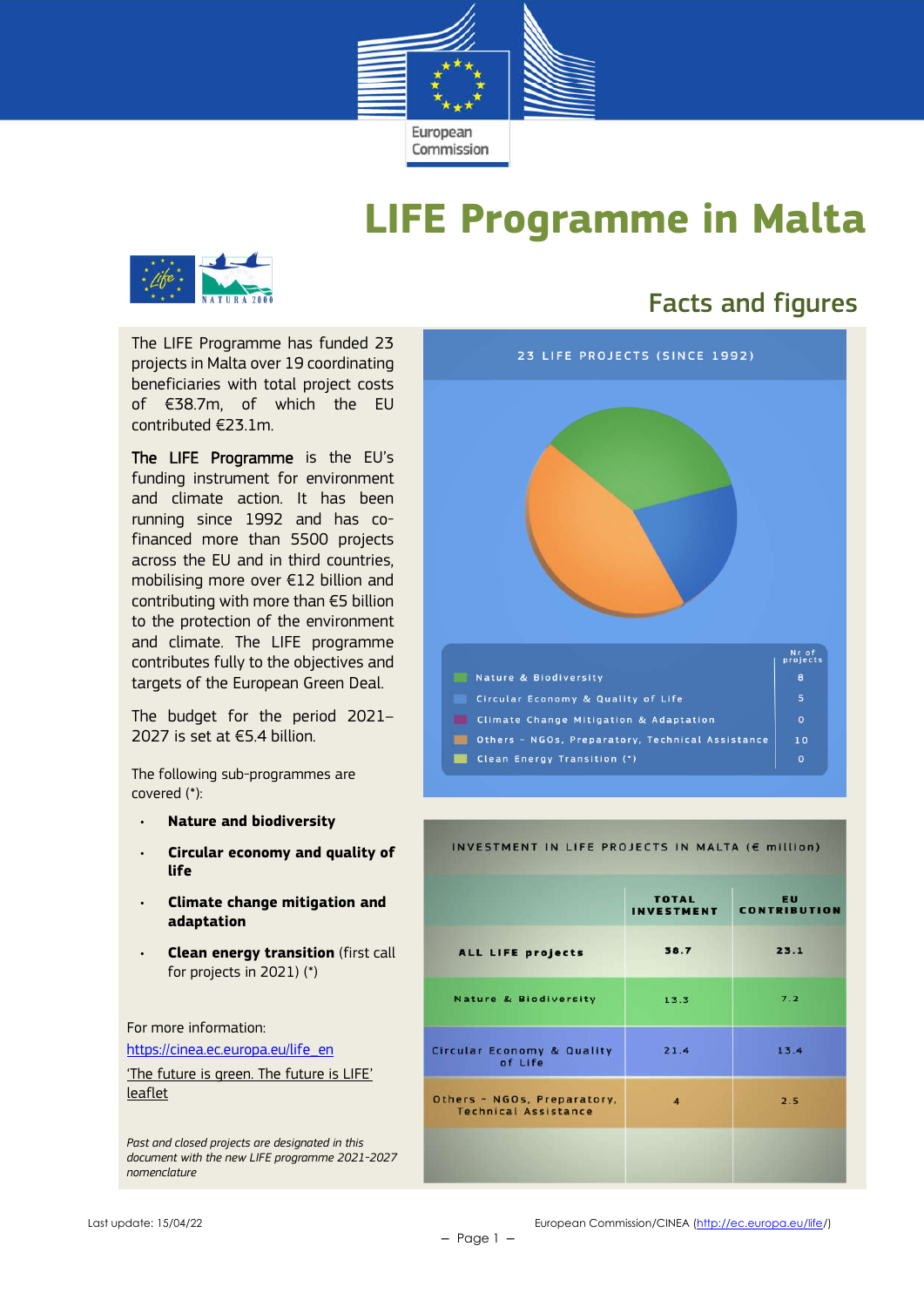## LIFE Nature and Biodiversity

The Nature and Biodiversity strand includes support for standard action projects for developing, applying and promoting best practice in relation to nature and biodiversity, as well as "Strategic Nature Projects" (SNAP). These new projects support the achievement of Union nature and biodiversity objectives by implementing coherent programmes of action in Member States in order to mainstream those objectives and priorities into other policies and financing instruments, including through coordinated implementation of the prioritised action frameworks adopted pursuant to Directive 92/43/EEC.

To date, the LIFE Nature and Biodiversity component has co-financed eight projects in Malta. These represent a total investment of  $E13.3$  million, of which  $E7.2$  million has been contributed by the EU.

The results achieved by closed projects were: reversing the decline in the Yelkouan shearwater (*Puffinus yelkouan*) population at Rdum tal-Madonna, a designated Natura 2000 site which hosts the largest colony of this bird species on the Maltese islands; creating an inventory of Marine Important Bird Areas (IBAs) for Yelkouan shearwater, Scopoli's shearwater and European storm-petrel breeding in Malta; implementing soil stabilisation measures aimed at protecting Annex I Habitats Directive habitats in the Buskett-Girgenti Natura 2000 site; surveying and collecting data on marine areas, to help the Maltese authorities establish the identification, distribution and extension of these areas (namely, sandbanks, reefs, submerged and partially submerged sea caves) within the Natura 2000 network; implementing datacollecting activities and marine surveys (during the summers of 2014 and 2015) to understand the conservation status of the loggerhead turtle and common bottlenose dolphin, and to identify the best areas in Maltese waters to establish Natura 2000 network sites for these species; and securing the conservation of the Balearic shearwater and Yelkouan shearwater on the Maltese islands.

These projects were coordinated by BirdLife Malta and by three national authorities: the Ministry for Sustainable Development, Environment and Climate Change, the Environment and Planning Authority, and the Environment and Resources authority.

There is one ongoing project, which started its actions in September 2020. It is aiming to improve the conservation status of endemic Yelkouan shearwater and other seabirds by ensuring their safety both on land and at sea. The project is being coordinated by BirdLife Malta.

One closed project was co-funded under the former Information & Communication strand. STOP-TRAPPING-MALTA raised awareness among bird trappers and the general public about the ending of the transition period for trapping activities, and about the damage trapping causes to wild bird populations.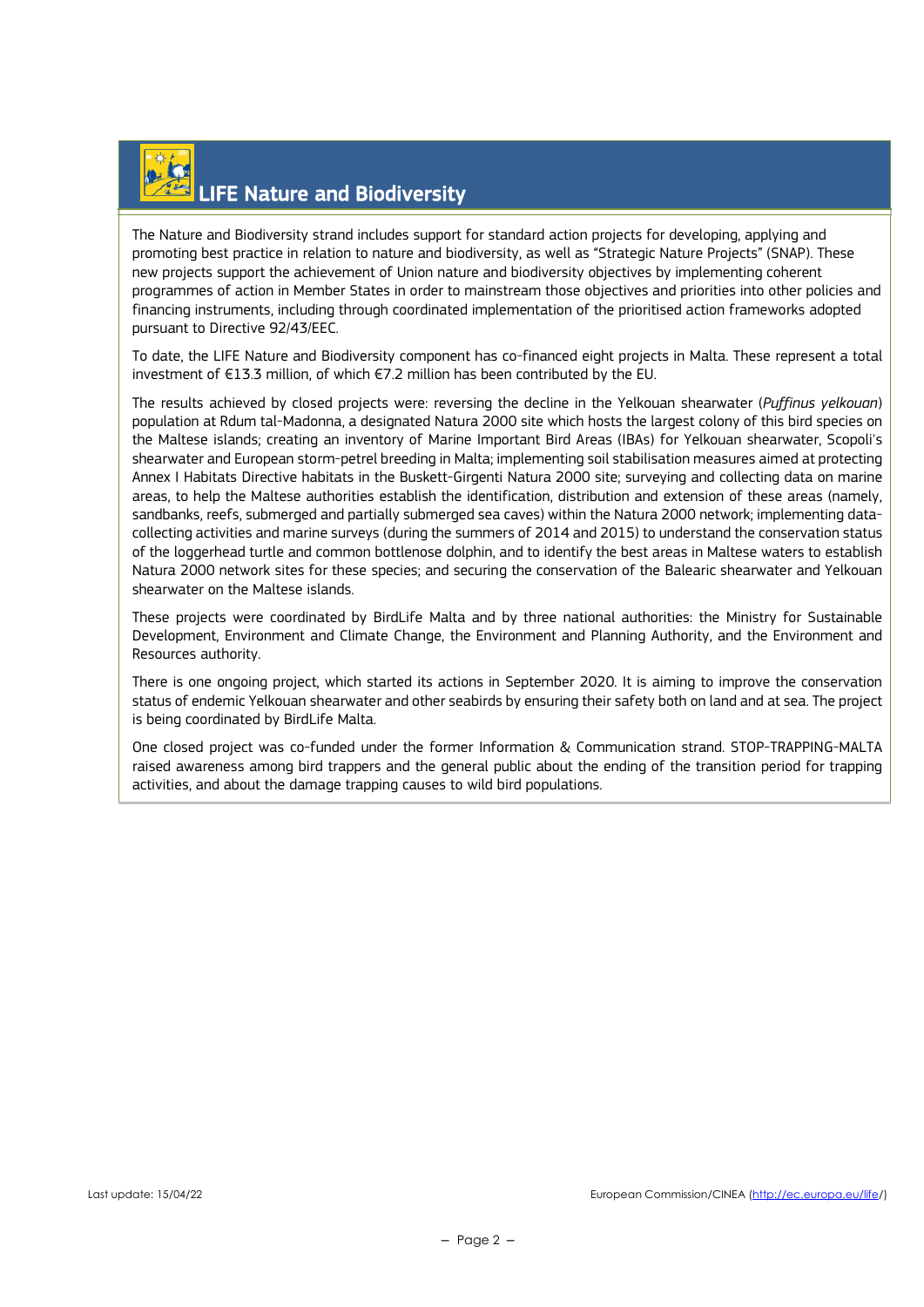#### $\widehat{\mathbf{O}}$ Circular Economy and Quality of Life

Actions supported under the Circular Economy and Quality of Life strand will help in reaching major EU policy objectives such as the transition to a circular economy, as well as protecting and improving the quality of the environment and life. Under this strand, Strategic Integrated Projects (SIP), will implement, on a regional, multiregional, national or transnational scale, environmental or climate strategies or action plans developed by Member States' authorities and required by specific environmental, climate or relevant energy legislation or policy of the Union. These projects will also ensure that stakeholders are involved and promoting coordination with and mobilisation of at least one other Union, national or private funding source.

This strand [formerly LIFE Environment and Resource Efficiency and Environmental Governance and Information] has co-financed five projects in Malta thus far, representing a total investment of €21.4 million, of which €13.4 million has been provided by the EU.

Malta's first LIFE Environment Policy and Governance project finished in 2015. The DemoEV project conducted the first demonstration action on the deployment of electric vehicles in Malta, by distributing a sample of vehicles to selected volunteers. The project was coordinated by the Maltese Ministry for Resources and Rural Affairs. The second closed project, LifeMedGreenRoof, represented a first major Maltese initiative to show the feasibility and benefits of green roofs. To this end, it set up two demonstration green roofs: one in Italy and one in Malta. The project was coordinated by the University of Malta.

Two closed projects were co-funded under the former Information & Communication strand. Through a series of information campaigns and audits, the Investing in Water project demonstrated that stakeholders can contribute to the reduction of water (and energy) consumption in Malta. The InfoNitrates project improved the implementation of the national Nitrates Action Plan (NAP), by giving farmers and livestock breeders the necessary information and training to comply with it, and by establishing the Nitrates Action Unit, which has the task of designing and implementing the NAP in compliance with the EU Nitrates Directive.

One Strategic Integrated Project has been co-funded in Malta under this strand. The LIFE-IP-RBMP-Malta project's objectives are described below.

#### **Optimising river basin management planning in Malta (LIFE-IP-RBMP-Malta) LIFE16 IPE/MT/000008**

The LIFE-IP RBMP-MALTA project supports the implementation of Malta's second River Basin Management Plan (RBMP), by establishing an integrated framework for the optimised management of all water resources on the Maltese islands. To achieve this, the project team - coordinated by the Energy and Water Agency will address key challenges identified during the development of the second RBMP, through best practice, demonstration, pilot study, and capacity building actions.

The project team will raise awareness of the need to conserve and protect water resources and dependent ecosystems; facilitate the uptake of measures by demonstrating best practices, in addition to financial incentives; adopt an approach that achieves a high level of institutional and stakeholder dialogue; and improve knowledge of water-related processes and ecosystem services. These actions will inform appropriate ecosystem-based management regimes and increase the trust of stakeholders in them.

#### Project summary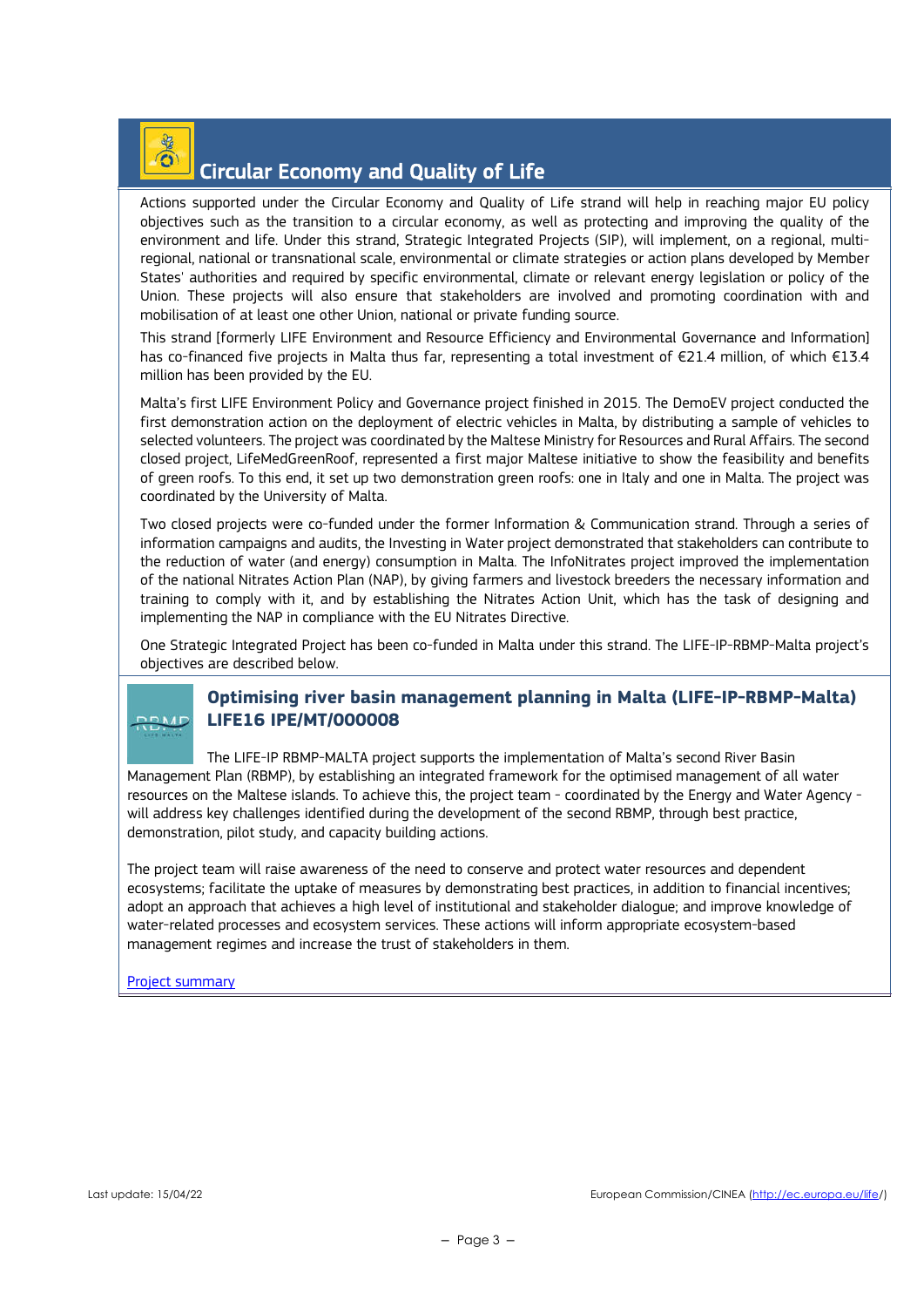

### LIFE Climate Change Mitigation and Adaptation

The LIFE Climate Change Mitigation and Adaptation strand will support actions which help implement the 2030 energy and climate policy framework and meet the European Union's commitments under the Paris Agreement on Climate Change. Projects under this strand will contribute to a renewable energy based- and climate- resilient economy. Under this strand, Strategic Integrated Projects (SIP), will implement, on a regional, multi-regional, national or transnational scale, environmental or climate strategies or action plans developed by Member States' authorities and required by specific environmental, climate or relevant energy legislation or policy of the Union. These projects will also ensure that stakeholders are involved and promoting coordination with and mobilisation of at least one other Union, national or private funding source.

No projects have been co-funded in Malta under this strand so far.

# LIFE Clean Energy Transition

Building on the Intelligent Energy Europe (2003-2013) and Horizon 2020 Energy Efficiency (2014-2020) programmes, the LIFE Clean Energy Transition sub-programme continues to support the delivery of EU policies in the field of sustainable energy. In particular, it aims at facilitating the transition towards an energy-efficient, renewable energy-based, climate-neutral and -resilient economy across Europe.

The LIFE Clean Energy Transition sub-programme supports projects in the following five areas of intervention:

1) Building a national, regional and local policy framework supporting the clean energy transition;

2) Accelerating technology roll-out, digitalisation, new services and business models and enhancement of the related professional skills on the market;

- 3) Attracting private finance for sustainable energy;
- 4) Supporting the development of local and regional investment projects;
- 5) Involving and empowering citizens in the clean energy transition.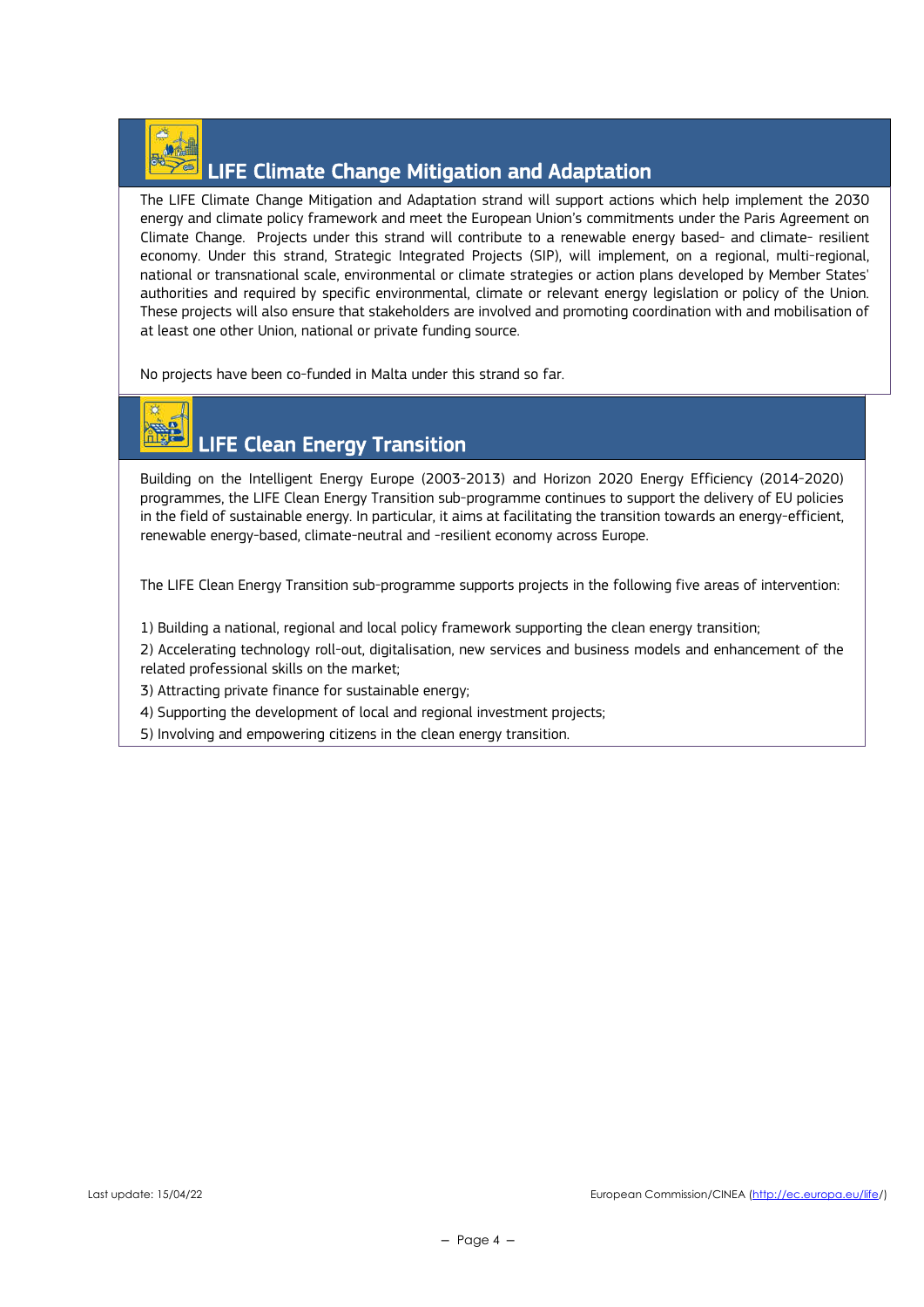| <b>Want to know more about LIFE?</b>                                |                                                                               |  |  |  |  |  |
|---------------------------------------------------------------------|-------------------------------------------------------------------------------|--|--|--|--|--|
| Visit the <b>LIFE website</b> and <b>LIFE project database</b><br>➤ |                                                                               |  |  |  |  |  |
| Follow the LIFE programme on social media:<br>➤                     |                                                                               |  |  |  |  |  |
|                                                                     | <b>S</b> in f the                                                             |  |  |  |  |  |
| ➤                                                                   | Sign up to the LIFE Programme and CINEA Clean Energy Newsletters              |  |  |  |  |  |
| ⋗                                                                   | <b>Contact the LIFE National Contact Point in your Member State:</b>          |  |  |  |  |  |
| Name:                                                               | Mrs Rachella MUSCAT<br>Address: Office 6, Triq Hal Qormi<br>MT - Santa Venera |  |  |  |  |  |
| Tel:                                                                | <b>MALTA</b><br>+356 23316232<br>E-mail: rachella.muscat.1@gov.mt             |  |  |  |  |  |
|                                                                     | life.mecp@gov.mt<br>Website: Ministry of the Environment                      |  |  |  |  |  |
| <b>Contact your NEEMO Monitoring Team</b><br>⋗                      |                                                                               |  |  |  |  |  |
|                                                                     | NEEMO EEIG - TIMESIS                                                          |  |  |  |  |  |
|                                                                     | Address: Via Niccolini 7<br>I-56017 San Giuliano Terme                        |  |  |  |  |  |
| Tel:                                                                | +39 050 818800                                                                |  |  |  |  |  |
| Fax:                                                                | +39 050 818801                                                                |  |  |  |  |  |
| E-mail:                                                             | timesis@neemo.eu                                                              |  |  |  |  |  |